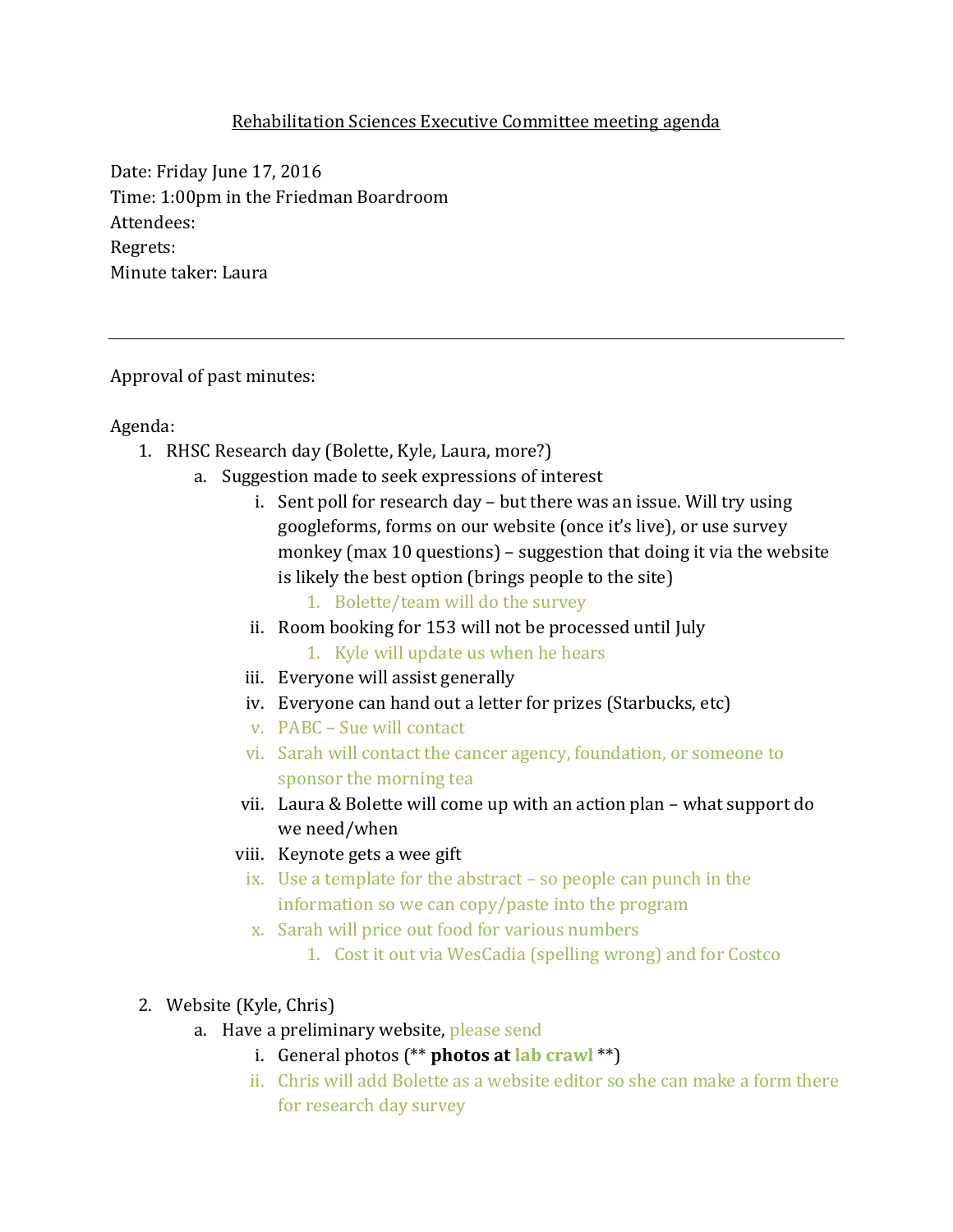- iii. Chris will add Andrew
- iv. Each lab will send at least one photo of what was seen during the lab crawl
- v. Send photos and bios to Kyle
- vi. A transition document for the next webmaster has been started by Kyle
- vii. Should add a link to our website from each of the program websites
- b. Use website to: (will draw traffic)
	- i. Launch Mentorship program
	- ii. Submit abstracts etc
	- iii. Survey re research day
- c. Calendar
	- i. Send events with short descriptions
	- ii. Chris? will look into allowing people to add events but have Andrew 'moderate'
	- iii. Will have categories (proposals/defenses, socials, etc)
	- iv. Website to go live by the last week of June
		- 1. Andrew and Kyle will work on getting 'stuff up there' over the next week
- 3. Mentorship
	- a. Kate, Brodie, and Kelsey update
	- b. What skills/attributes does someone need to be a mentor?
		- i. Maybe leave it broad 'if you think you'd be a good mentor, this would be a good opportunity' – just say 'trainees' and explicitly all years of masters, PhD, and post-docs
		- ii. Will need a session to prepare both mentors and mentees
	- c. Mentor survey going out beginning of July-mid July; mentee survey going out mid-July
	- d. Will ask mentors to attend the orientation in September
- 4. Budget (Sarah update)
	- a. RHSC research day: food, maybe (hopefully not) for space
- 5. Lab Crawl update (Sue, Chris, Laura report)
	- a. Got a good turn-out for a first lab crawl
	- b. We will consider having one after RHSC 500
	- c. Will consider doing one in the other 'regions'
	- d. Another one in early/mid fall
- 6. Plan for Chris' successor
	- a. Kelcey is 'down'
	- b. Sarah would be willing also, but said Kelcey can go ahead
- 7. New Members: